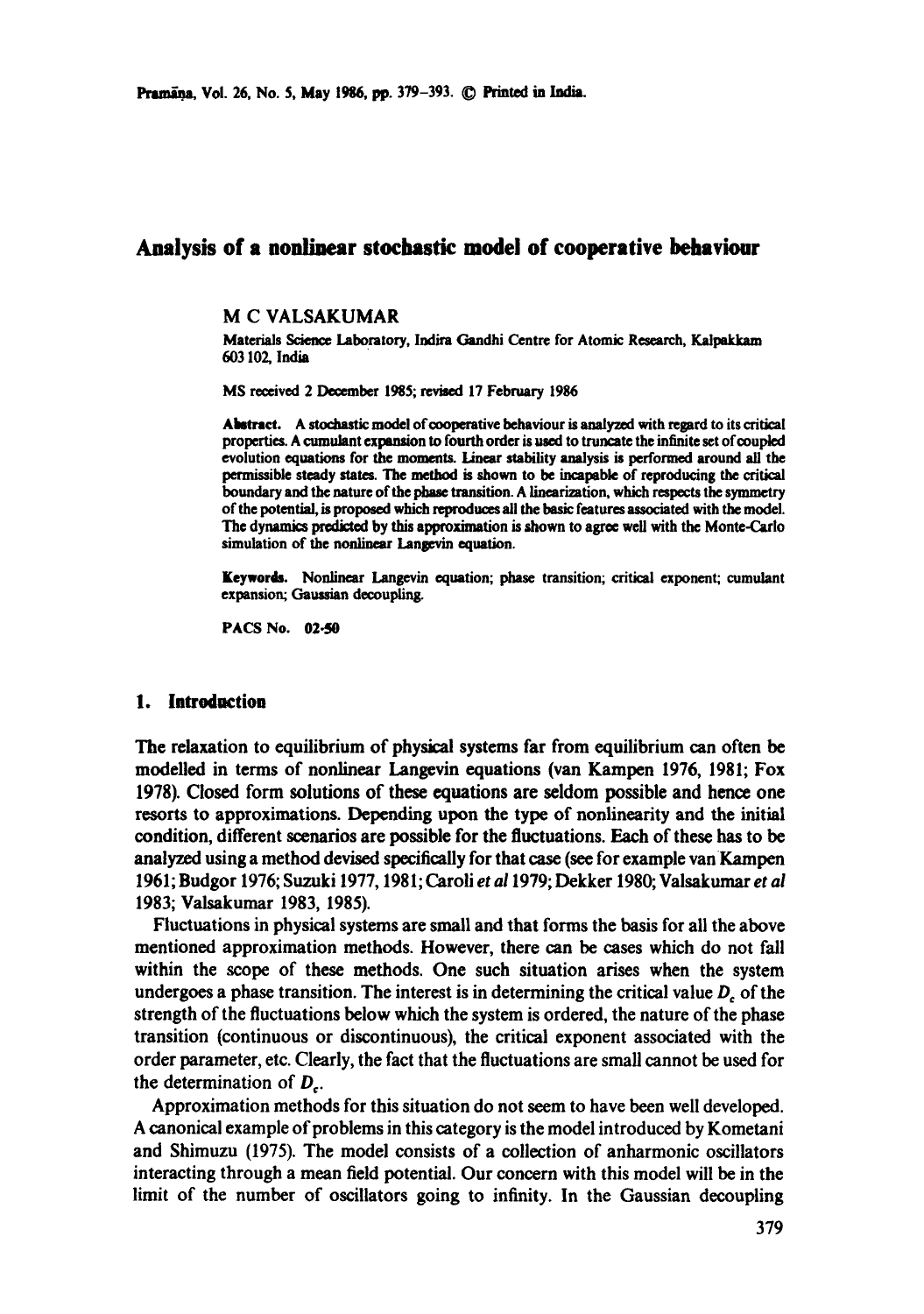(Kometani and Shimuzu 1975) of the higher order moments (to truncate the infinite set of coupled evolution equations for the moments) the model shows a phase transition. The nature of the phase transition (in this approximation) depends upon the strength  $\theta$ of the mean field interaction. While the transition is continuous for  $\theta \ge 2$ , it is discontinuous for  $\theta$  < 2.

This was followed by the detailed analyses of Desai and Zwanzig (1978) and Dawson (1983). The analysis (Desai and Zwanzig 1978) of the exact asymptotic solution revealed the emergence of a non-zero order parameter in addition to the trivial branch, for some  $D = D_c$ , for a given  $\theta$  (with the order parameter  $\rightarrow 0$  as  $D \rightarrow D_c$ ). A rigorous perturbation analysis (Dawson 1983) indicated the dynamical instability of the trivial branch at  $D<sub>c</sub>$ . In other words, the point of bifurcation of the asymptotic solution and the point of dynamical instability of the trivial branch are identical in this model, for all  $\theta$ . This implies a continuous phase transition. The exponent associated with the order parameter is seen to be 1/2.

Any good approximation scheme should reproduce these basic features of the model, in addition to obtaining the critical boundary accurately. Desai and Zwanzig (1978) have also obtained the dynamics by cumulant expansion of the characteristic function, to fourth and sixth orders. For the particular initial conditions chosen by them, the cumulant expansion method seems to work well. They have not, however, evaluated the critical boundary given by this approximation. Nor have they performed the stability analysis (Minorski 1962) to determine the order of the transition.

One of the objectives of the present work is to carry out a detailed stability analysis (around all the permissible steady states) of the model in the approximation of cumulant expansion to fourth order. Our analysis reveals many interesting results. First, we find that this approximation does not reproduce satisfactorily the value of  $D_c$  for small  $\theta$  (such values of  $\theta$  being more interesting). Second, like the Gaussian decoupling, this too shows a discontinuous transition, but for  $\theta$  < 1.295 rather than for  $\theta$  < 2. Finally, for small  $\theta$ , there exists a range of D for which the trivial branch and two nontrivial branches are simultaneously stable. This conclusion is also borne out by the numerical integration of the decoupled equations for the moments.

On a more constructive note, we have presented a linearization scheme which reproduces well the critical boundary, the order of the transition and the critical exponent. Comparison of the dynamics obtained using this scheme shows very good agreement with the Monte-Carlo simulation of the original Langevin equation, for small values of D.

The paper is organized as follows. The model and the Gaussian decoupling are discussed in detail in §2. Section 3 is devoted to a detailed analysis of the cumulant expansion. The new linearization is discussed in §4, and the conclusions in §5.

## **2. The model and the gaussian decoupling**

#### 2.1 The *model*

We consider the nonlinear stochastic differential equation

$$
\dot{x}(t) = (1 - \theta)x(t) - x^3(t) + \theta m_1(t) + \eta(t),
$$
\n(1)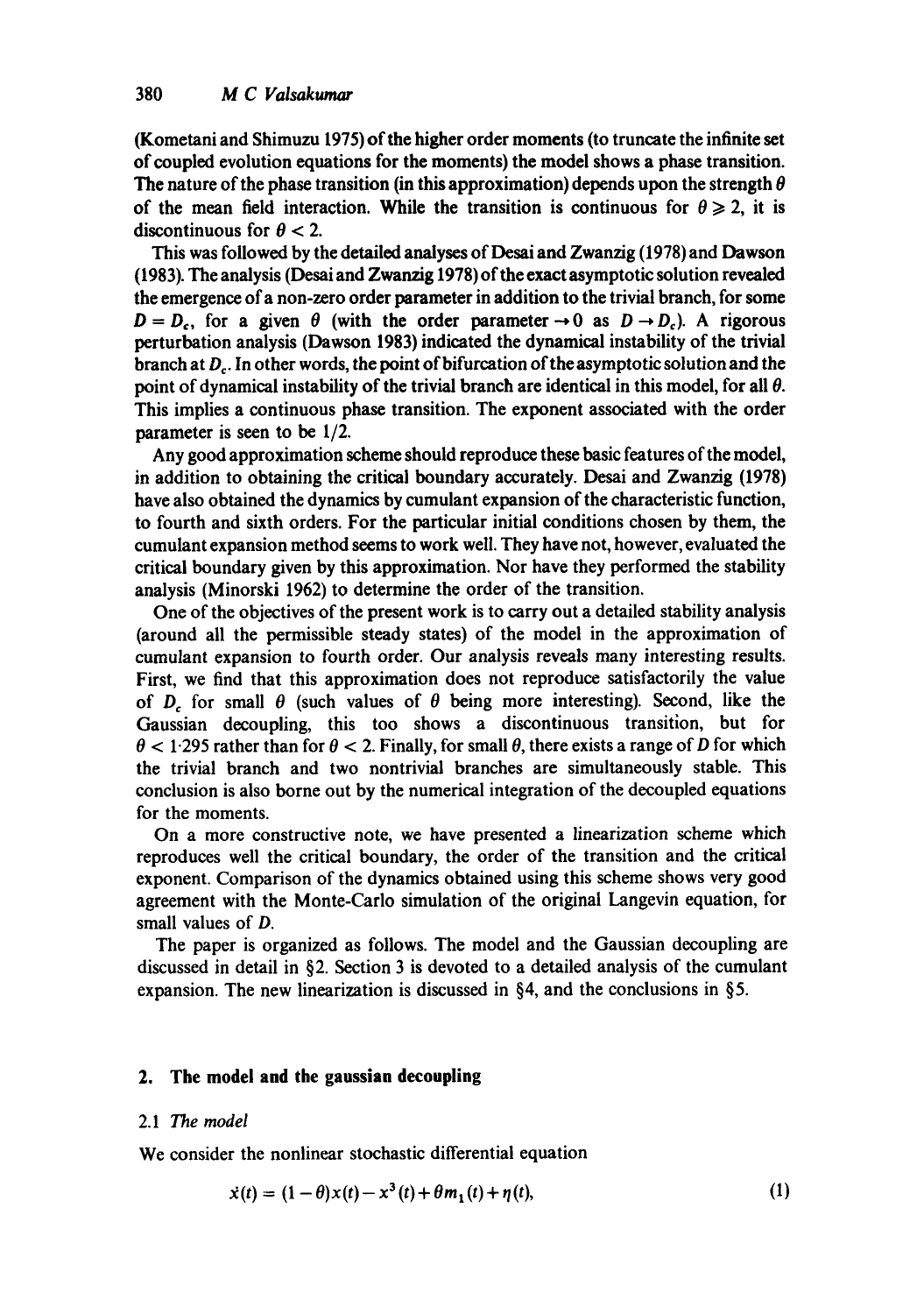where the overdot denotes differentiation with respect to time  $t, m_1(t)$  is the expectation value of  $x(t)$  and  $\eta(t)$  is a Gaussian white noise source with the normalization

$$
\langle \eta(t) \rangle = 0 \quad \text{and} \quad \langle \eta(t) \eta(t+\tau) \rangle = 2D \delta(\tau). \tag{2}
$$

Desai and Zwanzig (1978) and Dawson (1983) have shown that the above equations approximately represent the motion of a single oscillator in an infinite collection of anharmonic oscillators with a mean field interaction (introduced by Kometani and Shimizu (1975) to model muscle contraction). In (1)  $\theta$  is the strength of the mean field interaction.

The stationary probability distribution associated with (1) is given by (Dawson 1983)

$$
P_{\rm st}(x) = Z^{-1} \exp\bigg\{-\frac{1}{D}\bigg[\frac{x^4}{4} + (\theta - 1)\frac{x^2}{2} - \theta x_0 x\bigg]\bigg\},\tag{3}
$$

where Z is the normalization constant and

$$
x_0 = m_1(\infty) = Z^{-1} \int_{-\infty}^{\infty} dx \exp \left\{ -\frac{1}{D} \left[ \frac{x^4}{4} + (\theta - 1) \frac{x^2}{2} - \theta x_0 x \right] \right\}.
$$
 (4)

It is clear that  $x_0 = 0$  is always a solution of (4). Expressing the integral in (4) in terms of parabolic cylinder functions  $D_{\nu}(Z)$  (Erdelyi 1953) and using the rule of signs (Korn and Korn 1961) for the roots of the algebraic equation, it is possible to look for the existence of non-trivial solutions to (4). For a given  $\theta$ , there exists a critical value  $D<sub>c</sub>$  of the diffusion constant below which this occurs.  $D<sub>c</sub>$  is given by

$$
D_c^{1/2} = \frac{\theta}{\sqrt{2}} \frac{D_{-3/2}(z)}{D_{-1/2}(z)}, \ z = (\theta - 1)(2D_c)^{-1/2}.
$$
 (5)

A plot of  $D_c$  as a function of  $\theta$  is given in figure 1, for 0.001  $\leq \theta \leq 10$ . An outline of the numerical procedure used to obtain this is given in Appendix A. It may be noted that  $D<sub>c</sub>$ is of the order of  $\theta$  when  $\theta \ll 1$ .

#### 2.2 The *Gaussian decoupling*

We have seen that the steady state solution bifurcates at  $D = D_c$ . In order to prove the existence of the phase transition, we have to show that the trivial steady state becomes unstable and the nontrivial one becomes stable at  $D_c$ . We must also find the value of  $x_0$ (in the nontrivial branch) at  $D_c$  in order to determine the nature of the transition. One of the ways of doing this is to perform a linear stability analysis of the equations for the moments, namely,

$$
\dot{m}_n(t) = n[(1-\theta)m_n(t) - m_{n+2}(t) + \theta m_1(t)m_{n-1}(t) + (n-1)Dm_{n-2}(t)]. \quad n = 1, ..., \infty,
$$
\n(6)

around the steady state solutions of (6). However, these equations are open-ended. Some decoupling procedure must therefore be used to truncate the set. The simplest approximation is to treat the stochastic process  $x(t)$  as Gaussian and decouple the third and fourth moments appearing in the equations for  $m_1(t)$  and  $m_2(t)$  accordingly. This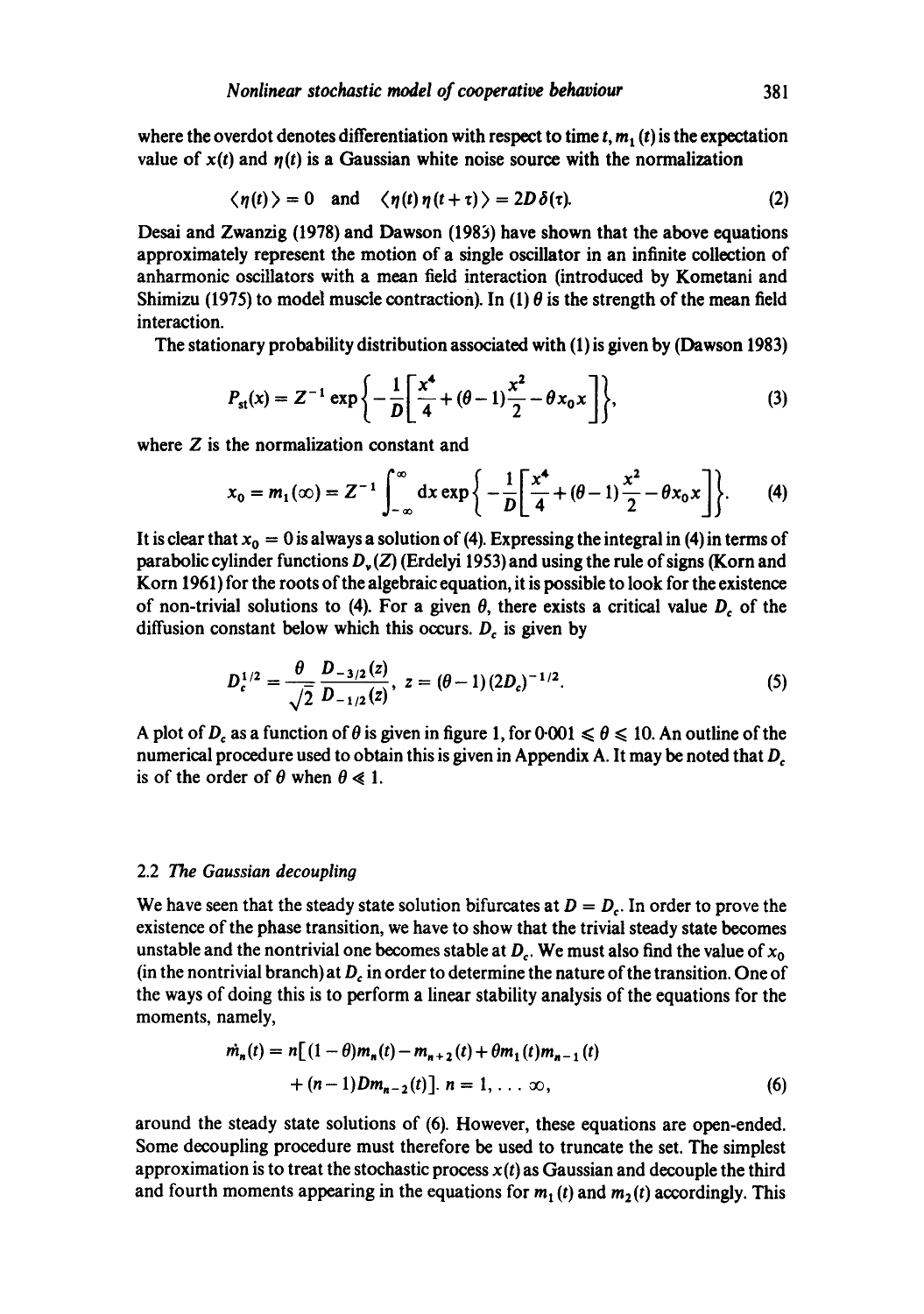

Figure 1. The critical value  $D_c$  of the diffusion constant  $D$  at which the trivial steady state becomes unstable is plotted as a function of  $\theta$ . The curves a, b, c correspond to the exact result, the cumulant expansion to fourth order and the Gaussian decoupling, respectively. The open circles are obtained using self.consistent linearization of the present work.

yields

$$
\begin{aligned} \dot{m}_1(t) &= m_1(t) \big[ 1 - 3m_2(t) + 2m_1^2(t) \big], \\ \dot{m}_2(t) &= 2 \big[ \left( 1 - \theta \right) m_2(t) - 3m_2^2(t) + 2m_1^4(t) + \theta m_1^2(t) + D \big]. \end{aligned} \tag{7}
$$

The trivial steady state of (7) is

$$
m_1(\infty) = 0, \quad m_2(\infty) = \{1 - \theta + \left[ (1 - \theta)^2 + 12D \right]^{1/2} \}/6, \tag{8a}
$$

for all  $\theta$  and  $D$ . The nontrivial steady states are given by

 $3$   $24$ 

$$
m_1^2(\infty) = \frac{1}{4} \{2 - \theta + \left[ (2 + \theta)^2 - 24D \right]^{1/2} \}, m_2(\infty) = \frac{1}{3} \{1 + 2m_1^2(\infty) \},
$$
  
for  $\theta < 2, 0 \le D \le \frac{(2 + \theta)^2}{24}$  and  $\theta \ge 2, 0 \le D \le \theta/3$ ; (8b)

and

$$
m_1^2(\infty) = \frac{1}{4} \{2 - \theta - \left[ (2 + \theta)^2 - 24D \right]^{1/2} \}, m_2(\infty) = \frac{1}{3} \{1 + 2m_1^2(\infty) \},
$$

for  $\theta < 2$  and  $\frac{1}{\pi} \leqslant D \leqslant \frac{(2 + 1)^2}{\pi}$ . (8c)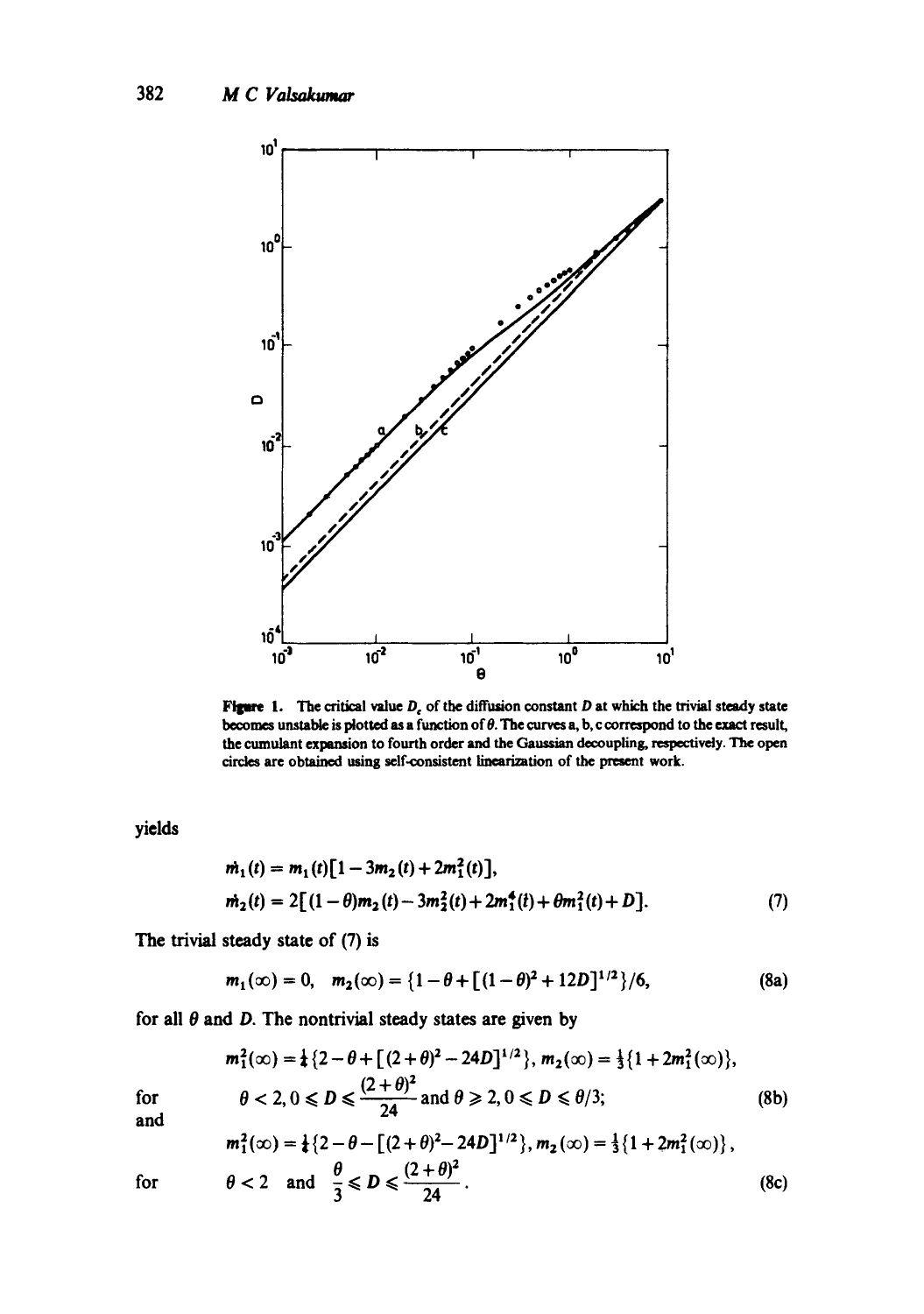Linear stability analysis of (7) around the steady states shows that the trivial branch given by (8a) becomes unstable at  $D = D_c^{(G)} = \theta/3$ ; the nontrivial branch given by (8b) becomes stable at  $D_c^{(G)} = \theta/3$ ; and the other non-trivial branch is always unstable.

It thus becomes clear that the bifurcation of the asymptotic solution and the dynamical instability occur at the same value of D when  $\theta \ge 2$ . However, this is not so for  $\theta$  < 2. This can also be seen from the value of the non-trivial order parameter  $m_{1c}(\infty)$  at  $D_c^{(G)} = \theta/3$ . The result is

$$
m_{1c}(\infty) = \pm \frac{1}{2} \{ [2 - \theta + |2 - \theta|]^{1/2} \} = \begin{cases} 0, & \text{for } \theta \ge 2 \\ \pm (1 - \theta/2)^{1/2}, & \text{for } \theta < 2. \end{cases}
$$
(9)

We have presented the value of  $D<sub>c</sub><sup>(G)</sup>$ , obtained by this approximation, as a function of  $\theta$  in figure 1. It is clear that the agreement with the exact (numerical) result is not at all good for small  $\theta$ . It is interesting to observe that the agreement is reasonably good for  $\theta \geq 1$ . We will come back to this point in §4.

#### **3. The eumulaat expansion**

Having seen how the Gaussian decoupling fares, we would like to investigate whether higher order cumulant expansions yield better results or not. It is well known that the cumulant expansion is not a systematic expansion in any small parameter. But the hope is that the higher order expansions will be better than Gaussian decoupling (which is a cumulant expansion to second order). Like the Gaussian decoupling, this is also easy to implement.

We now proceed to analyze (6) for the moments  $m_n$  with the fourth order cumulant expansion. This amounts to neglecting all the cumulants  $k_n$  for  $n \geqslant 5$ . This in turn leads to the approximate relations

$$
m_5 = 5m_4m_1 + 10m_3m_2 - 20m_3m_1^2 - 30m_2^2m_1 + 60m_2m_1^3 - 24m_1^5, \qquad (10a)
$$

and

$$
m_6 = 15m_4m_2 + 10m_3^2 - 60m_3m_2m_1 - 30m_2^3 + 90m_2^2m_1^2 - 24m_1^6. \tag{10b}
$$

The evolution equations to be analyzed are

$$
\begin{aligned}\n\dot{m}_1 &= m_1 - m_3, \\
\dot{m}_2 &= 2[(1 - \theta)m_2 - m_4 + \theta m_1^2 + D], \\
\dot{m}_3 &= 3[(1 - \theta)m_3 - m_5 + \theta m_1 m_2 + 2Dm_1],\n\end{aligned}
$$

and

$$
\dot{m}_4 = 4[(1-\theta)m_4 - m_6 + \theta m_1 m_3 + 3Dm_2].
$$
\n(11)

The trivial steady states of (11) are given by

$$
m_1(\infty) = m_3(\infty) = 0,\tag{12a}
$$

$$
m_2^3(\infty) - \frac{1-\theta}{2} m_2^2(\infty) + \frac{(1-\theta)^2 - 12D}{30} m_2(\infty) + \frac{D(1-\theta)}{30} = 0,
$$
 (12b)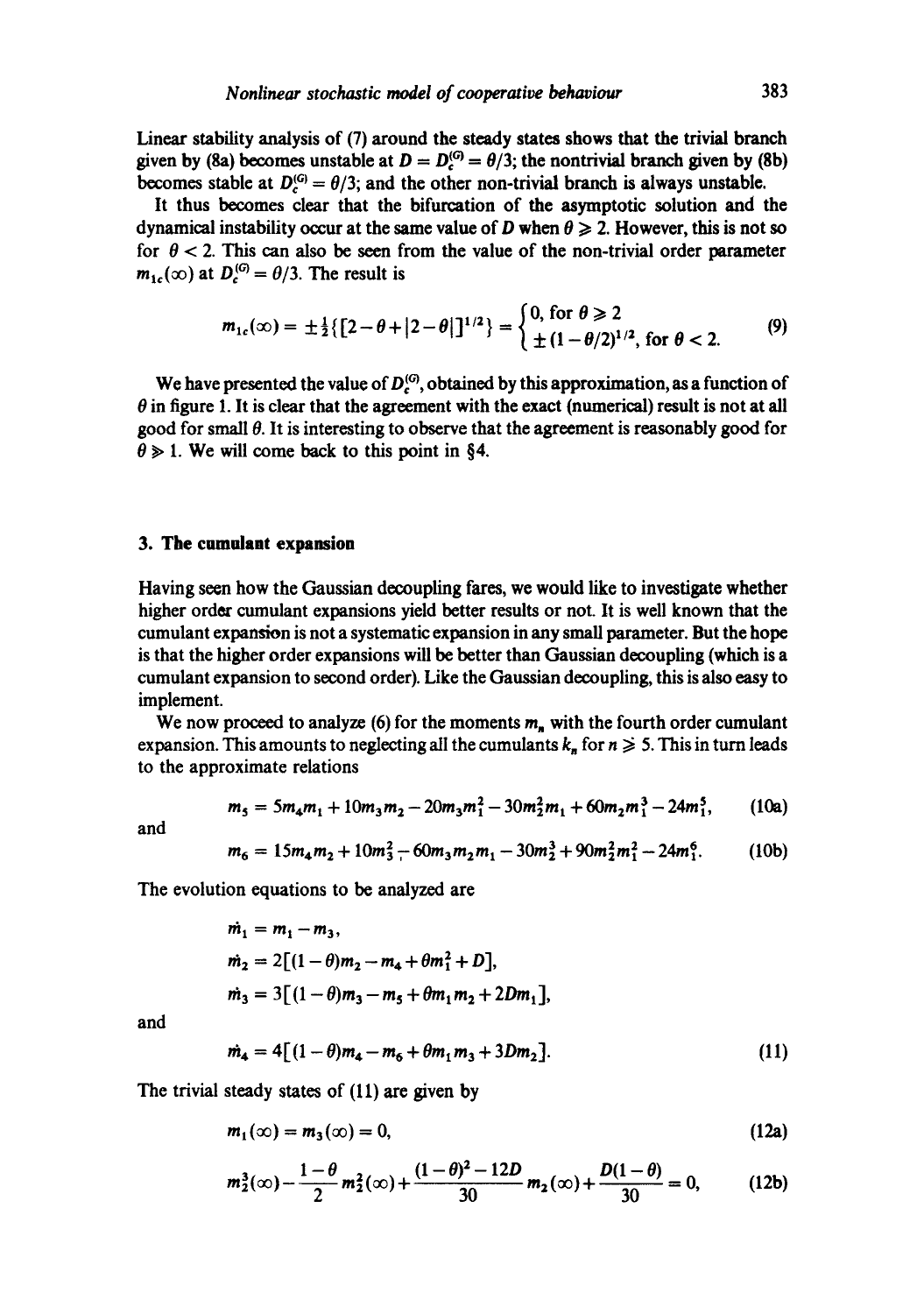384 *M C Valsakumar* 

and

$$
m_4(\infty) = (1 - \theta)m_2(\infty) + D. \tag{12c}
$$

Applying the rule of signs, (12b) allows for one positive root for  $\theta > 1$  and two for  $\theta$  < 1.

The nontrivial steady states are given by the coupled equations

$$
m_1(\infty) = m_3(\infty), \tag{13a}
$$

$$
m_4(\infty) = (1 - \theta)m_2(\infty) + \theta m_1^2(\infty) + D,\tag{13b}
$$

$$
30m_2^2(\infty) - [15 - 6\theta + 60m_1^2(\infty)]m_2(\infty)
$$
  
+ 24m\_1^4(\infty) + (20 - 5\theta)m\_1^2(\infty) + 1 - \theta - 3D = 0, (13c)

and

$$
24m_1^6(\infty) - 90m_2^2(\infty)m_1^2(\infty) + (60 - 15\theta)m_2(\infty)m_1^2(\infty)
$$
  
+ 
$$
[\theta(2 - \theta) - 10]m_1^2(\infty) + 30m_2^3(\infty) - 15(1 - \theta)m_2^2(\infty)
$$
  
+ 
$$
[(1 - \theta)^2 - 12D]m_2(\infty) + D(1 - \theta) = 0.
$$
 (13d)

The method solution of (13c) and (13d) is discussed briefly in Appendix B. The number of nontrivial positive steady states is seen to be six for  $\theta \ll 1$  and three for  $\theta \sim 1$ .

We have performed the stability analysis of  $(11)$  around all the permissible steady states. The details of the eigenvalue equation associated with the stability matrix are given in Appendix C. The results are as follows:

One of the trivial steady states, which is stable for large D, becomes unstable at a critical value  $D_{\epsilon}^{(K)}$  of the diffusion coefficient. The second trivial branch, which exists for  $\theta$  < 1, is always unstable. A plot of  $D_c^{(K)}$  as a function of  $\theta$  is given in figure 1. It can be seen that  $D_r^{(K)} \sim 0.4\theta$  for  $\theta < 1$  and that it tends to the Gaussian value for  $\theta \ge 1$ . Thus the agreement is not good for  $\theta < 1$ .

Our numerical study shows that the phase transition, in this approximation, is continuous for  $\theta \ge 1.295$ . However, the transition is discontinuous for  $\theta < 1.295$ . Figure 2 shows a plot of the permissible steady states for  $\theta = 1$ , as a function of D. It is obvious that the value of the order parameter at  $D_{\epsilon}^{(K)}(= 0.4)$  is nonzero. Further, for  $0.4 \leq D \leq 0.4044$ , both the trivial branch and the nontrivial branch b are stable.

The situation becomes still more complicated when  $\theta \ll 1$ . There exists a wide range of D (for any  $\theta \ll 1$ ) where two non-trivial steady states and the trivial steady state are simultaneously stable. Figure 3 is a plot of the permissible steady states, as a function of D, for a typical value of  $\theta = 10^{-2}$ . Note that at  $D_c^{(K)} = 0.00992$ , the trivial branch becomes unstable and the nontrivial branch a alone is stable. However, for  $0.0435 < D < 0.061$ , the nontrivial branches a and c as well as the trivial branch are all stable.\*

We have integrated (11) to crosscheck this observation. The computation was performed using the standard Runge-Kutta-Gill algorithm (Korn and Korn 1961). Figure 4 shows a plot of  $\lceil m_1(\infty) - m_1(t) \rceil/(m_1(\infty) - m_1(0))$  as a function of t for three different initial conditions belonging respectively to the neighbourhoods of the above-

<sup>\*</sup> In a parameter regime in which the dynamical system is confronted with more than one stable steady state, the 'phase space' of the system breaks up into sectors.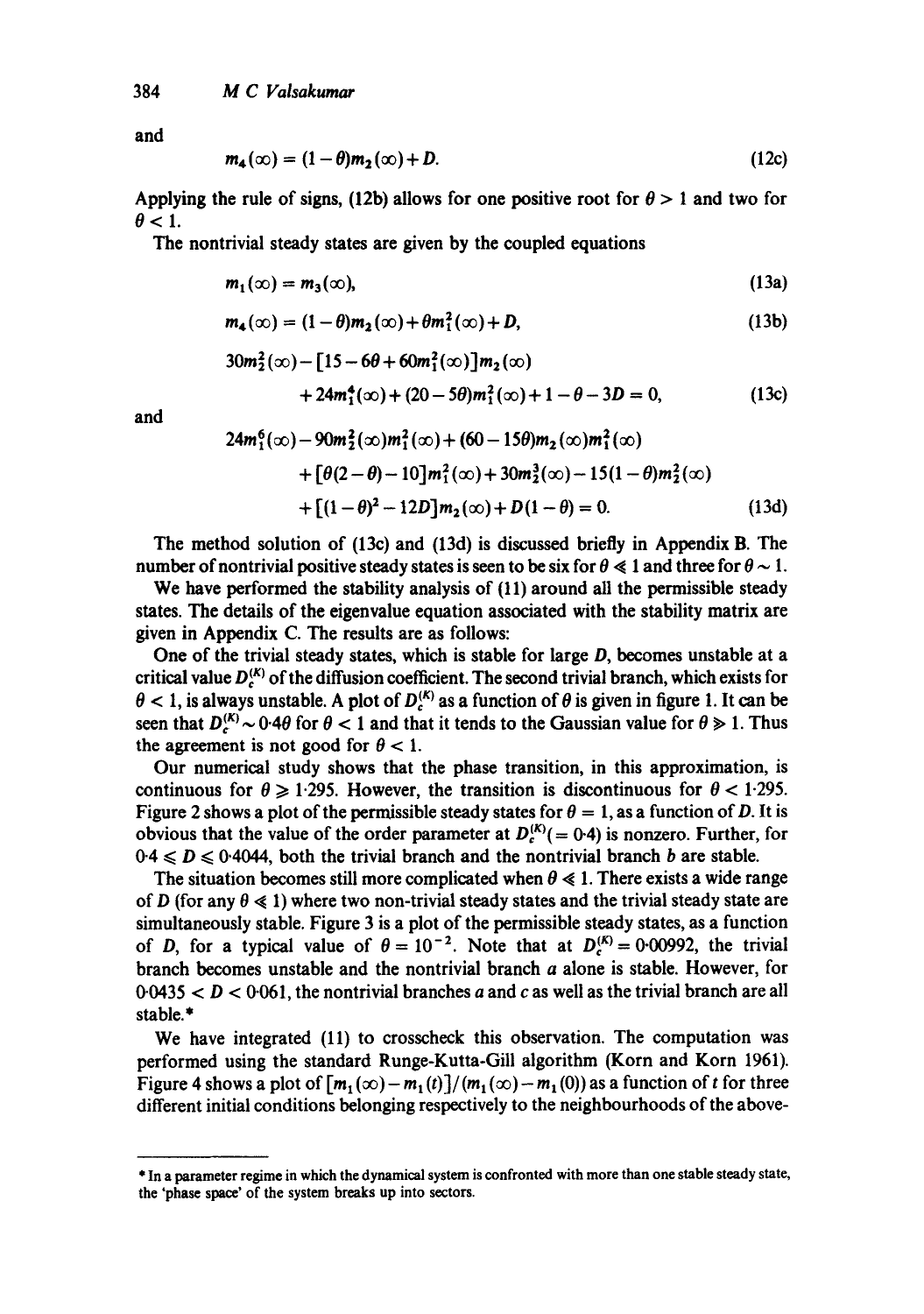

Figure 2. The positive nontrivial steady states  $m_1$  obtained with the cumulant expansion to fourth order are plotted as a function of D for  $\theta = 1$ . The branches a and c are always unstable. The remaining branch b is stable. Notice that the value of  $m_1$  along this branch is non-zero when  $D = D_c^{(K)}$ .



Figure 3. The positive nontrivial steady state values  $m_1$  obtained with the cumulant expansion to fourth order are plotted as functions of D for  $\theta = 0.01$ . The branches a and c are always stable. Other branches are unstable.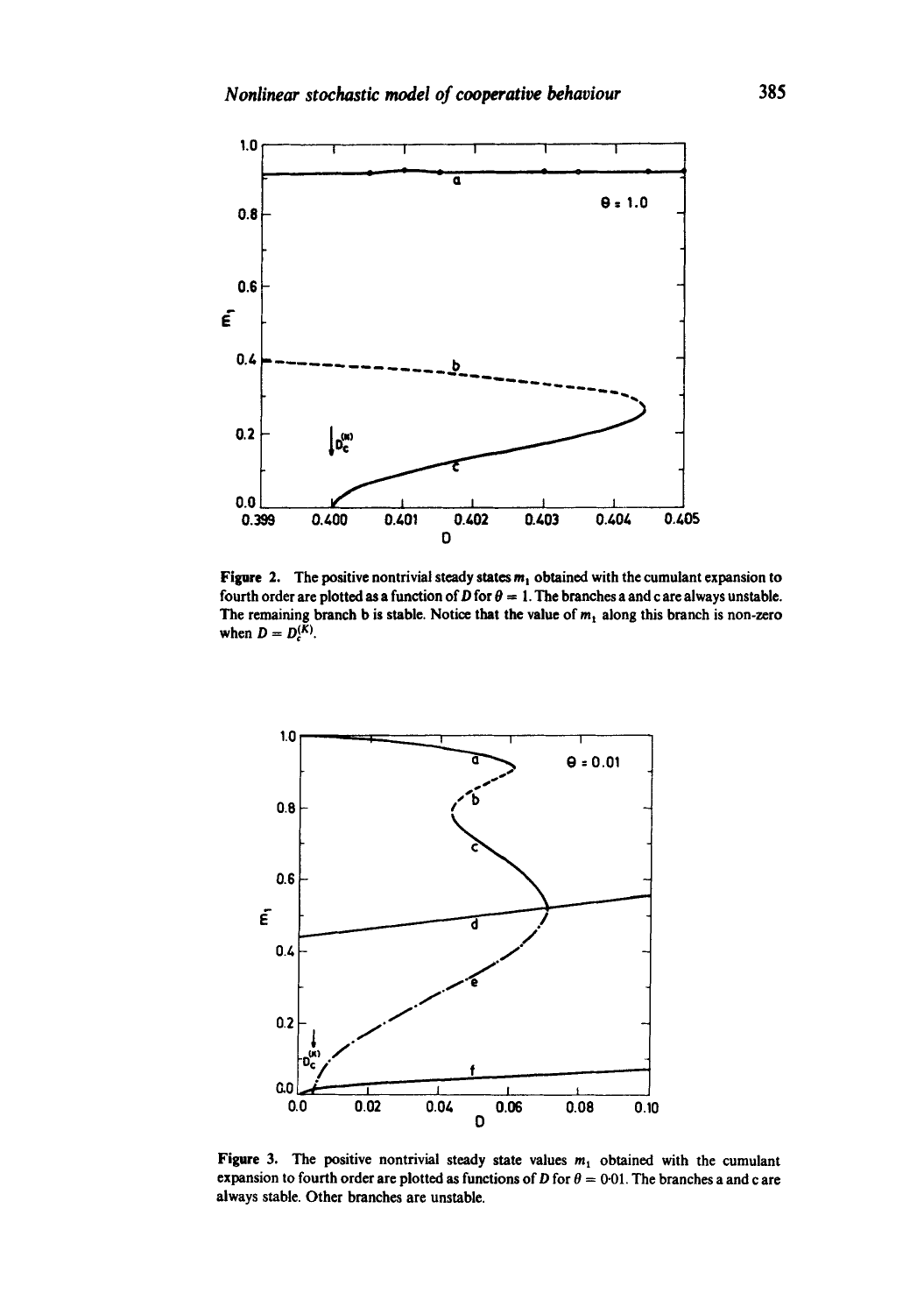

Figure 4. The time evolution of  $m_1(t)$  obtained with the cumulant expansion to fourth order for three different initial conditions. Computations were done for  $\theta = 0.01$  and  $D = 0.05$  with the initial conditions  $(m_1(0), m_2(0), m_3(0), m_4(0) = (0.9525, 0.9401, 0.9540, 0.9902), (0.7114, 0.9540, 0.9902)$ 0-7280, 0-7113, 0-7758) and (0-001, 0.4597, 0.001, 0-5050)) for curves a, b and c, respectively.

mentioned steady states. It can be seen that all these relax to the corresponding steady states, in accordance with the above observation.

To summarize, we find that the cumulant expansion to fourth order converges to Gaussian decoupling when  $\theta \ge 1$ . In the other limit of  $\theta \le 1$ , the results of the cumulant expansion are very different from those of the Gaussian decoupling. Agreement with the exact results is not satisfactory, either, in this limit.

## **4. Self-consistent iinearization**

Linearization of nonlinear Langevin equations has been discussed extensively in literature (Budgor 1976; Eaves and Reinhardt 1981; Valsakumar *et al* 1983; West *et al*  1983; Indira *et al* 1983; Ito 1984). In this scheme, the original nonlinear Langevin equation is replaced by a linear Langevin equation with time-dependent coefficients. The probability distribution of this equivalent linear equation is Gaussian (since the driving noise is Gaussian and white). Hence self-consistency demands the higher order moments (appearing as coefficients in the effective equation) to be decoupled using the solution of the latter equation, which is Gaussian. Among all possible linearizations, this Gaussian decoupling is seen to minimize the error (or Kullback-Leibler entropy (Friedman 1975)) in the probability distribution. Gaussian decoupling performs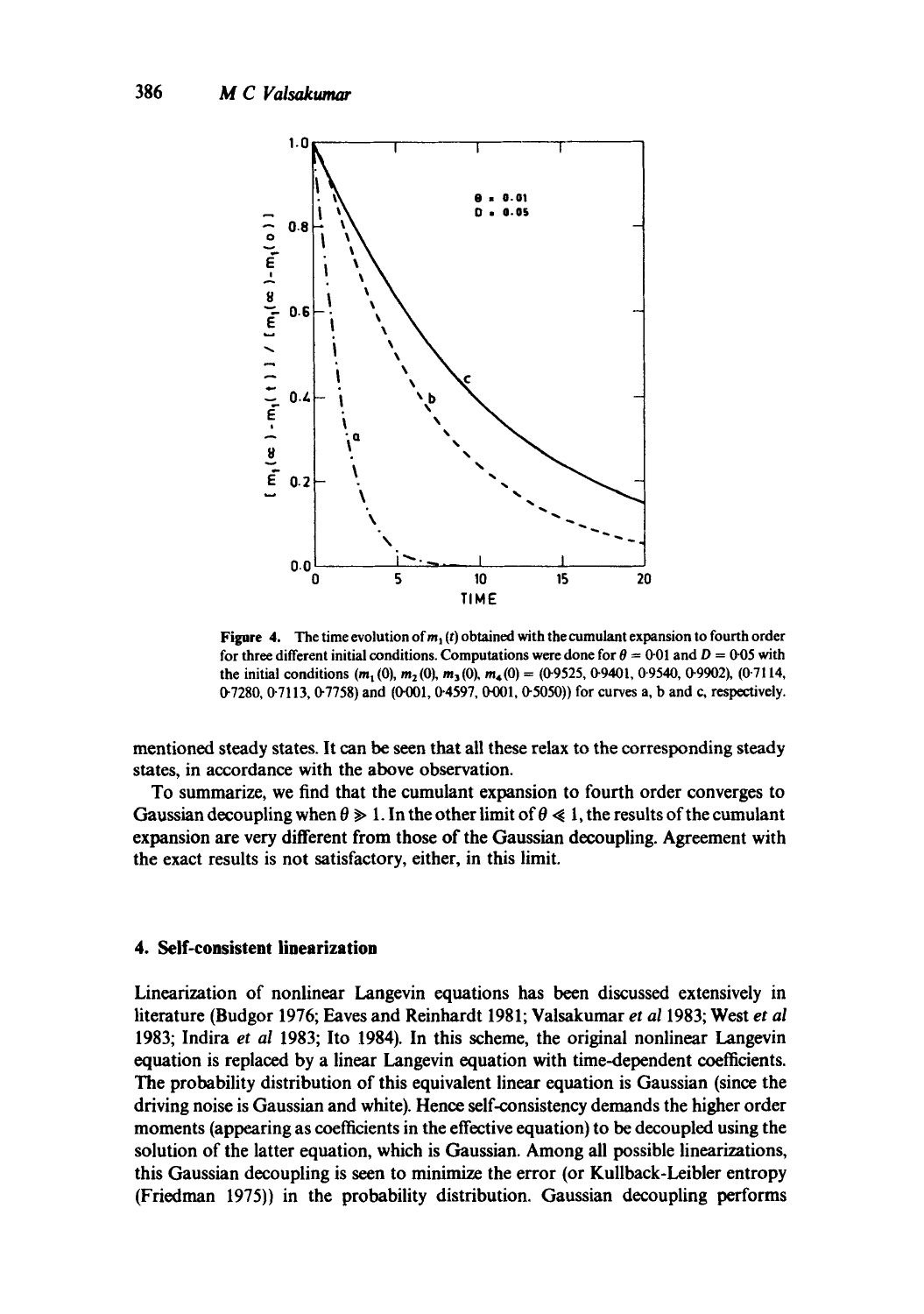extremely well when the asymptotic distribution is going to be unimodal (Valsakumar *et al* 1983; West *et al* 1983; Indira *et al* 1983).

The above result has to be accepted with some caution. There could be situations where the non-Gaussian character of the process is important. A simple example of this is diffusion in a bistable potential. Clearly one cannot get any satisfactory approximation to the probability distribution using a linear Langevin equation, which always leads to a Gaussian distribution. One could, however, try to obtain a reasonably good description of the first few moments. This is possible if one decouples the higher order moments appearing in their evolution equations using an ad hoc probability distribution which respects the symmetry of the potential. This idea has been applied to the problem of diffusion in a bistable potential, with remarkable success (Suzuki 1981; Valsakumar *et al* 1983).

We now proceed to analyze (1) in this perspective. We note that (1), in the limit  $\theta \rightarrow 0$ , becomes

$$
\dot{x} = x - x^3 + \eta(t). \tag{14}
$$

This equation for diffusion in a bistable potential has been studied extensively (Suzuki 1977, 1981; Haake 1978; de Pasquale and Tombesi 1979; Dekker 1983; Valsakumar 1983, 1985). The scaling theory gives the best account of fluctuations in this system. On the other hand, if one chooses to work in the framework of linearization, then the Suzuki Ansatz (Suzuki 1981)

$$
x^3 = \langle x^2 \rangle x = m_2 x, \tag{15}
$$

gives the best description of fluctuations. This ad hoc decoupling has been justified (Valsakumar *et al* 1983) using a bimodal Gaussian decoupling, which respects the symmetry of the potential. Thus any decoupling of  $x<sup>3</sup>$  we propose must also tend to (15) in the limit  $\theta \rightarrow 0$ .

We have also noted (see §2) that the Gaussian decoupling is satisfactory when  $\theta \ge 1$ . We therefore feel that a 'smooth' interpolation between these two extremes should be able to reproduce all the essential physical features embodied in (1). With this premise we suggest the replacement of the nonlinear term  $x<sup>3</sup>$  in (1) by the expression

$$
x^3 = (1+\gamma)m_2x - \gamma m_1^3, \tag{16a}
$$

where  $\gamma$  is a function of  $\theta$  (for a general nonlinear Langevin equation, we have to express *all* the nonlinear terms in it by linear combinations of the corresponding Suzuki and Gaussian decoupling expressions). Using the exact asymptotic distribution (given by (3)) we find that

$$
\gamma \sim \theta, \text{ for } \theta \ll 1 \text{ and } \gamma \sim 2, \text{ for } \theta \gtrsim 2. \tag{16b}
$$

Assuming  $\theta$  dependence of  $\gamma$  to be exponential, we obtain the approximate relation

$$
\gamma = 2[1 - \exp(-\theta/2)].\tag{16c}
$$

We observe that  $y - \theta$  is negative. Equation (6) in conjunction with (15) gives the trivial steady state

$$
m_1(\infty) = 0 \text{ and } m_2(\infty) = \frac{1 - \theta + \left[ (1 - \theta)^2 + 4D(1 + \gamma) \right]^{1/2}}{2(1 + \gamma)} \tag{17a}
$$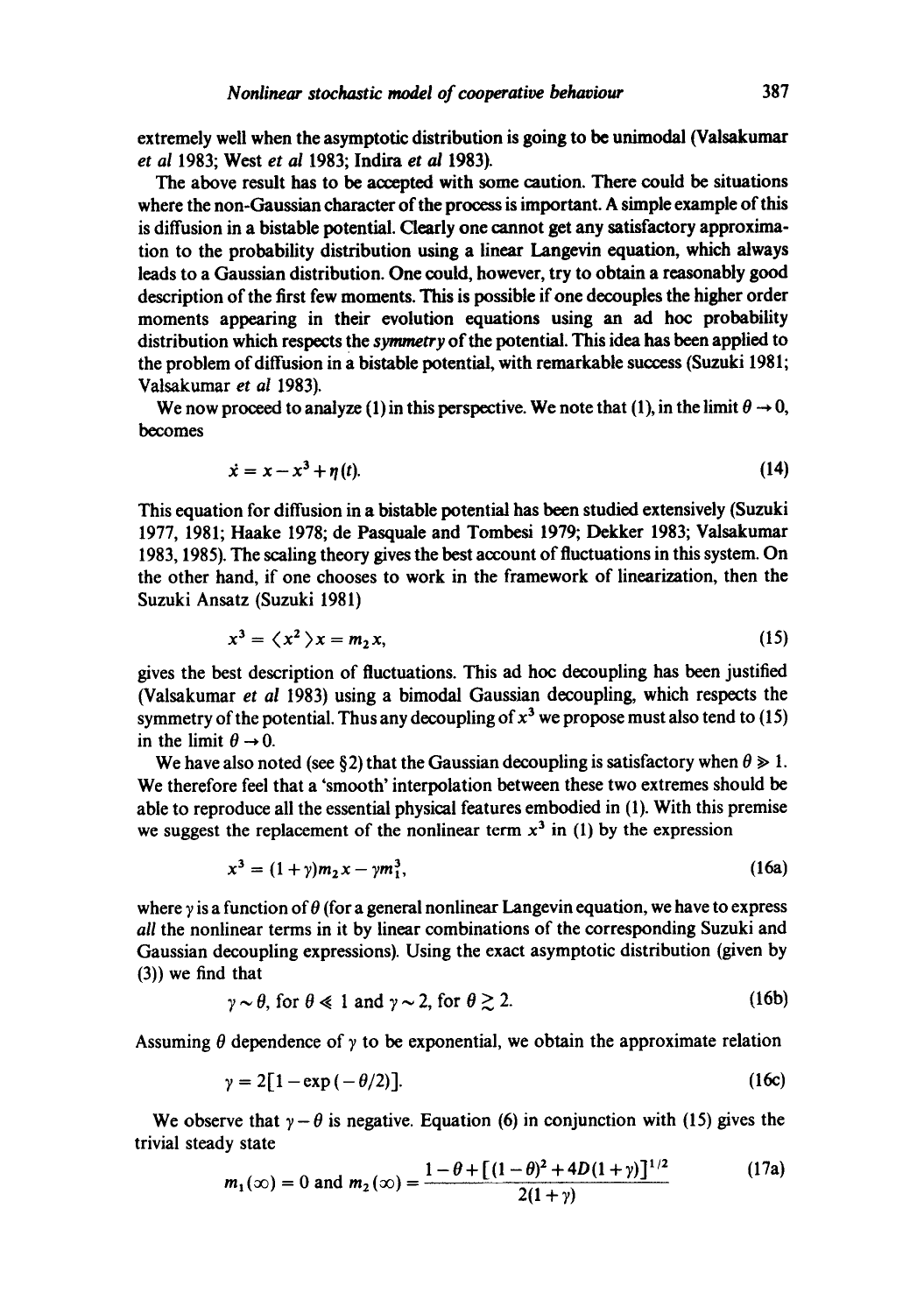for all  $\theta$  and  $D$  and the nontrivial steady state is given by

$$
m_1(\infty) = \pm \left[ \frac{\left[ (\theta + \gamma)^2 - 4\gamma (1 + \gamma) D \right]^{1/2} - (\theta - \gamma)}{2\gamma} \right]^{1/2}
$$
  
for all  $\theta, 0 \le D \le \frac{\theta}{1 + \gamma}$ ,  
and 
$$
m_2(\infty) = \frac{1 + \gamma m_1^2(\infty)}{1 + \gamma}.
$$
 (17b)

The asymptotic distribution bifurcates at  $D = \theta/(1 + \gamma)$ .

Stability analysis shows that the trivial branch becomes unstable (and the nontrivial one stable) at a critical value  $D_c^{(SCL)} = \theta/(1 + \gamma)$  of the diffusion coefficient. Thus the bifurcation of the asymptotic solution and the dynamical instability of the trivial branch occur at the same point in this approximation. From (17b), it can be seen that the nontrivial branch goes to zero continuously at  $D_c^{\text{(SCL)}}$ . Thus we see that the phase transition, as described by this approximation, is continuous for all  $\theta$ . The critical exponent  $\beta$  associated with the order parameter  $m_1$  also can be obtained from (17b). We get

$$
m_1(\infty) = \pm \left[ \frac{1+\gamma}{(\theta \gamma)} \right]^{1/2} (D_c^{(\text{SCL})} - D)^{1/2}, D_c^{(\text{SCL})} - D \to 0_+ \,. \tag{18}
$$

Thus the mean field exponent  $\beta = 1/2$  is also reproduced accurately. The critical boundary is plotted in figure 1, along with the exact result and other approximations. The agreement with the exact result is very good for both small and large values of  $\theta$ . The maximum deviation occurs near  $\theta \sim 1$ , where the nature of the potential changes.

Figure 5 shows a plot of the steady state values of the order parameter as a function of D for  $\theta = 10^{-2}$ . The agreement of the approximate result with the exact one is good. The critical point is reproduced to an accuracy of  $1\%$ . As is clear from (17b),  $m_1(\infty)$ tends to unity as  $D$  tends to zero.

We now examine the dynamics in this approximation. For comparison, Monte Carlo simulation of (1) was carried out for a few values of  $\theta$ . The simulation was performed using the finite-difference algorithm

$$
x(t + \Delta t) = x(t) + \Delta t [(1 - \theta)x(t) - x^{3}(t) + \theta m_{1}(t)] + g(t),
$$
 (19a)

where *g(t)* is Gaussian with the normalization

$$
\langle g(t) \rangle = 0 \quad \text{and} \quad \langle g^2(t) \rangle = 2D \Delta t. \tag{19b}
$$

In contrast with the usual Monte Carlo simulations of Langevin equations (Valsakumar *et al* 1983; West *et al* 1983; Indira *et al* 1983; Valsakumar 1985), the number of realizations of the stochastic process (trajectories) has to be fixed from the beginning in the present case owing to the presence of the term  $m_1(t)$  in (19). Given  $x(0)$ ,  $m_1 (0)$  is computed. Using these in (19),  $x(\Delta t)$  and  $m_1 (\Delta t)$  are computed. The process is continued till the final time of interest. Choosing 5000 as the number of trajectories was found to be sufficient to ensure good statistics. The value  $\Delta t = 2 \times 10^{-3}$  was sufficient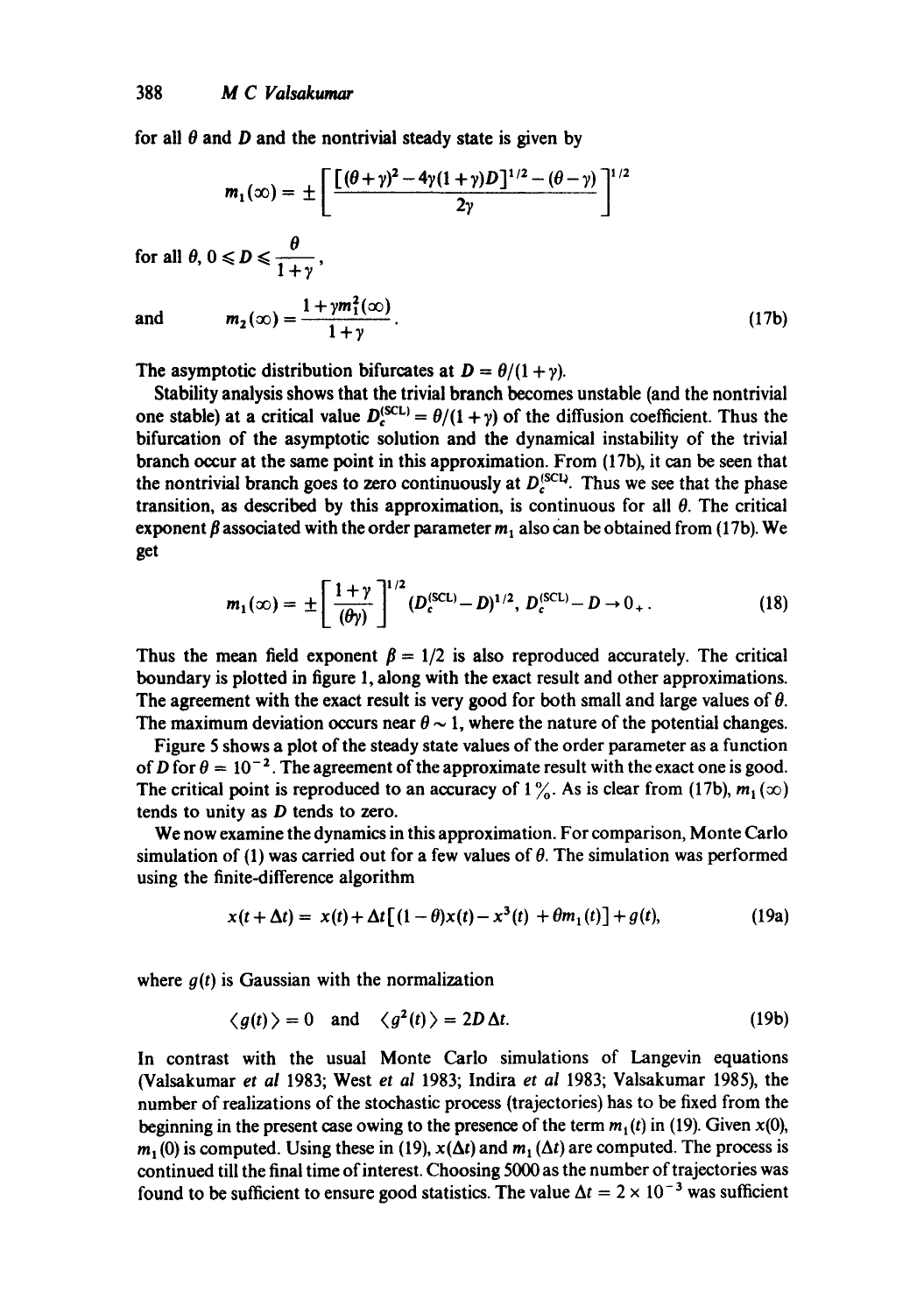

**Figure 5.** The value of the order parameter  $m_1$  is plotted as a function of D for  $\theta = 10^{-2}$ . The curves a and b correspond respectively to the exact result and the present self-consistent linearization. We note that the critical points agree with each other to an accuracy of  $1\%$ .

to ensure a cumulative error of less than  $0.2\%$  up to  $t = 5$  sec. The approximate solutions were also obtained with the finite-difference algorithm and the same  $\Delta t$ , to eliminate the error due to the choice of the algorithm. These results are shown in figure 6, for  $\theta = 10^{-2}$  and  $D = 10^{-4}$ . The agreement for this particular choice of the parameters is excellent. The Monte Carlo simulation very near the critical point is prohibitively time consuming and so we have not attempted it.

At this stage we would like to comment on the work by Brey *et al* (1984). They studied the time evolution of the same system after placing it very near the central maximum of the bistable potential. Scaling theory, with some modifications, was used to obtain a good description of the fluctuations. As mentioned in the beginning of this section, this special case also is encompassed by the self-consistent linearization of the present work.

To summarize, the present decoupling scheme reproduces all the basic features of the model in addition to giving a reasonably good account of the dynamics.

#### **5. Conclusions**

This investigation clearly demonstrates that an approximation based on the cumulant expansion is not suitable for the analysis of the critical phenomena associated with the model considered. In marked contrast to the continuous phase transition possessed by the model, this approach predicts a discontinuous phase transition for a wide range of parameters.

The smallness of the diffusion constant forms the basis for most of the approximation methods for the solution of nonlinear Langevin equations. However, retention of the symmetry properties of the potential should form the guiding principle for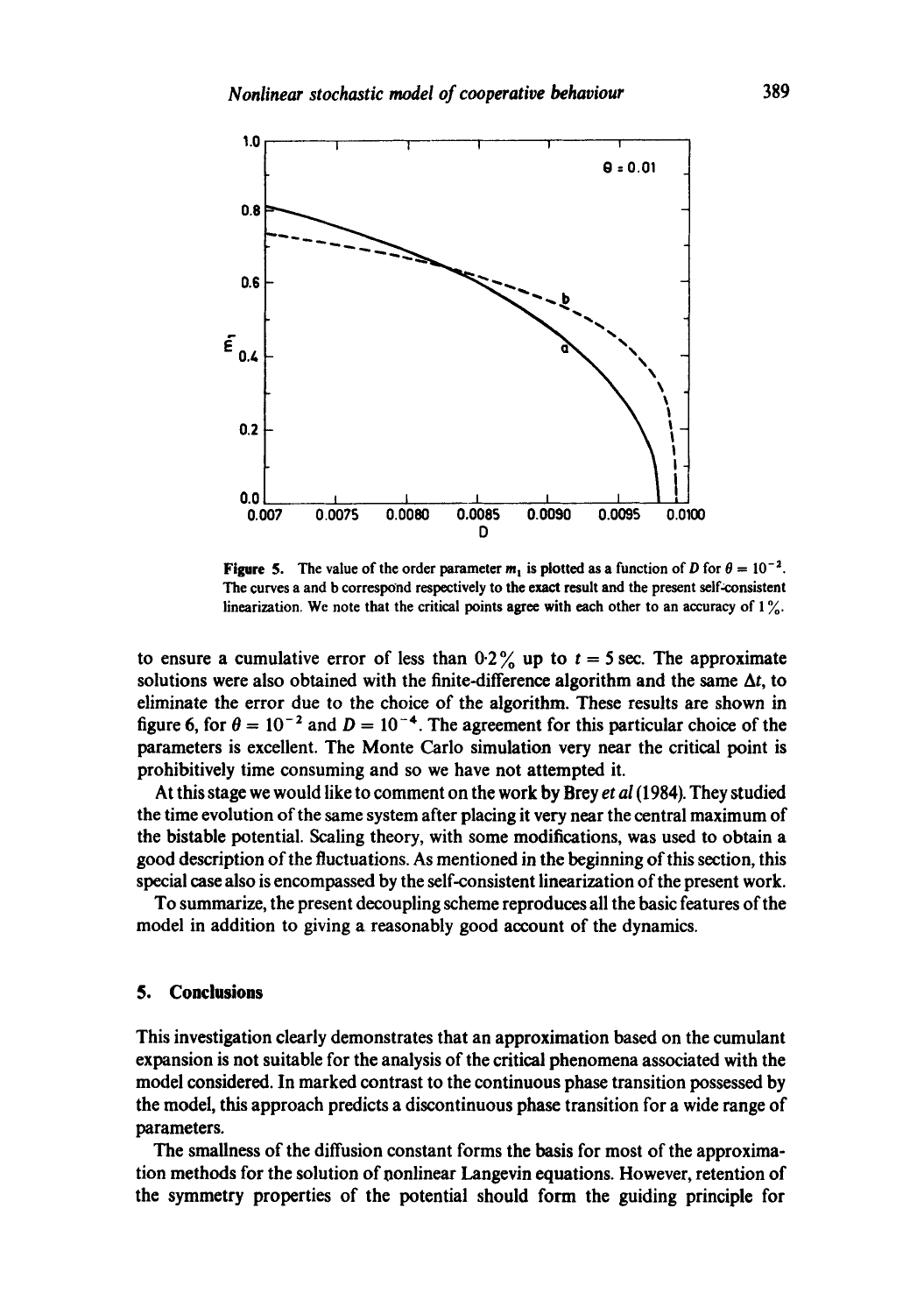

Figure 6. The time evolution of  $m_1(t)$  obtained using Monte Carlo simulation for  $\theta = 10^{-2}$ ,  $D = 10^{-4}$  and  $x(0) = m_1(0) = 10^{-1}$ . The full circles correspond to values obtained by our selfconsistent linearization.

approximations in the analysis of systems near phase transitions. A simple linearization scheme based on this principle has been shown to reproduce all the essential features of the exact solution in the model we have considered. The simplicity of implementation and the availability of closed form expressions for the quantities of interest makes this approximation scheme worthwhile.

Admittedly, the arguments used to arrive at our deeoupling scheme are not rigorous. In fact, there could be other interpolations between the Suzuki and Gaussian limits; but the success of the scheme in the entire parameter space reinforces our faith in its applicability. Further work is required to see how this decoupling emerges rigorously.

## **Acknowledgement**

The author thanks D A Dawson, Carleton University, Canada for a useful correspondence.

## **References**

Brey J J, Casado J M and Morillo M 1984 *Physica* A128 497 Budgor A 1976 *J. Star. Phys.* 15 355 Caroli B, Caroli C and Roulet B 1979 *J. Star. Phys.* 21 415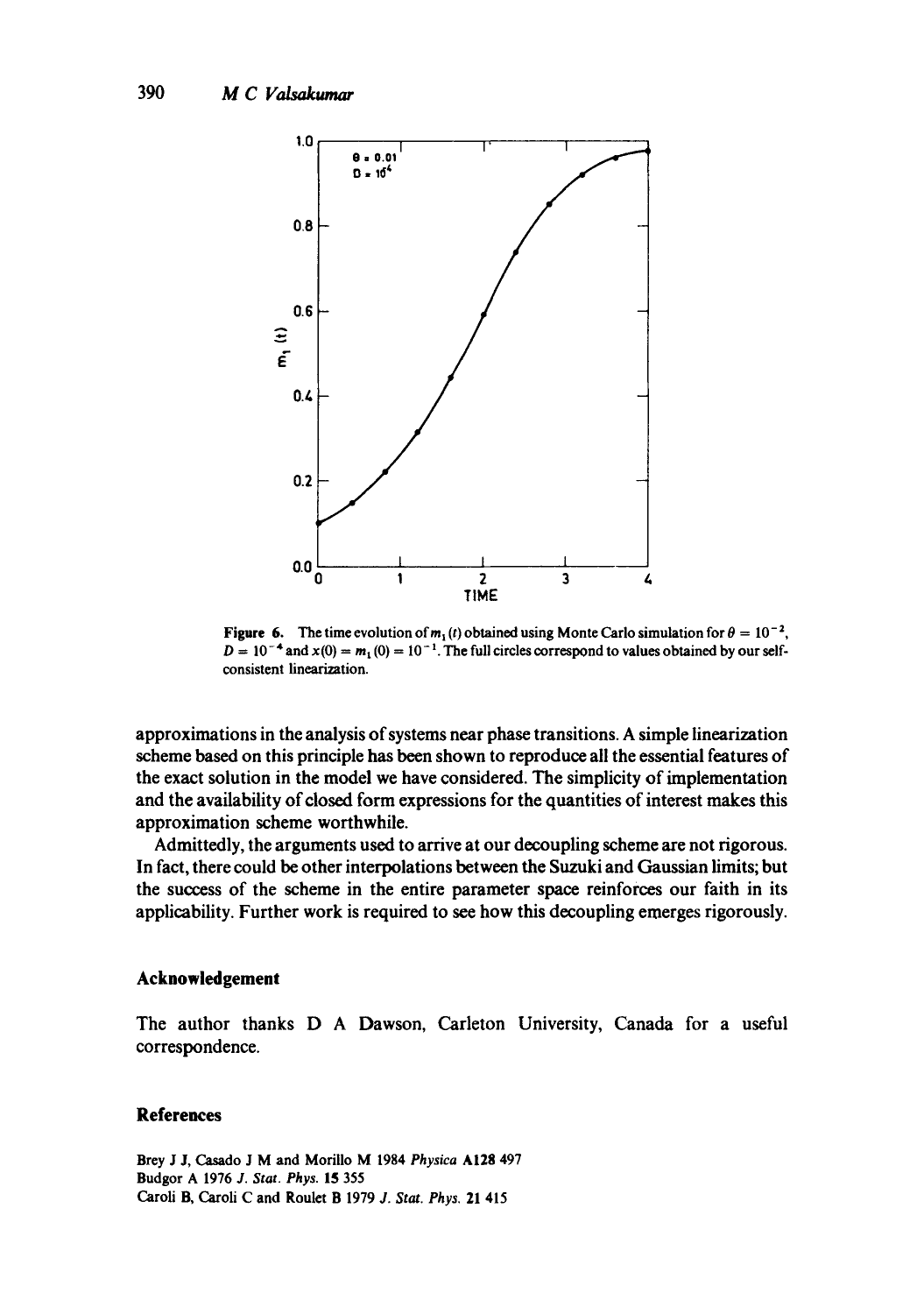Caroli B, Caroli C and Roulet B 1980 *Physica* A101 581 Dawson D A 1983 *J. Star. Phys.* 31 29 de Pasquale F and Tombesi P 1979 *Phys. Lett.* A72 7 Dekker H 1980 *Physica* AI03 55, 80 Dekker H 1983 *Phys.* Lat. A88 279 Desai R C and Zwanzig R 1978 *J. Stat. Phys.* 19 1 Eaves J O and Reinhardt W P 1981 *J. Stat. Phys.* 25 127 Erdelyi A (ed.) 1953 *Higher transcendental functions (New* York: McGraw-Hill) vol. 2 Fox R F 1978 *Phys. Rep. 48* 179 Friedman A V 1975 *Stochastic differential equations and Applications* (New York: Academic Press) Vol. 1 Graham R 1977 *Z. Phys.* B26 281 Haake F 1978 *Phys. Roy. Lett.* 41 1685 Indira R, Vahakumar M C, Murthy K P N and Ananthakrishna G 1983 *J. Star. Phys.* 33 181 Ito H M 1984 *J. Star. Phys.* 37 653 van Kampen N G 1961 *Can. J. Phys.* 39 551 van Kampen N G 1976 *Phys. Rep.* 24 171 van Kampen N G 1981 *J. Star. Phys. 25* 431 Kometani K and Shimizu H 1975 *J. Stat. Phys.* 13 473 Korn G A and Korn T M 1961 *Mathematical handbook for scientists and engineers* (New York: McGraw-Hm) Minorski N 1962 *Nonlinear oscillations* (Princeton: Van Nostrand) Suzuki M 1977 *J. Star. Phys.* 16 11 Suzuki M 1981 *Adv. Chem. Phys. 45* 195 Valsakumar M C 1983 *J. Star. Phys. 32 545*  Valsakumar M C 1985 *J. Stat. Phys.* 39 347 Valsakumar M C, Murthy K P N and Ananthakrishna G 1983 *J. Stat. Phys. 30* 617 West B J, Rovner G and Lindenberg K 1983 *J. Stat. Phys.* 30 633

# Appendix A. Evaluation of the critical boundary

The root of equation (5) for  $\theta = 1$  is found to be

$$
D_c = 4\Gamma^2(3/4)/\Gamma^2(1/4) = 0.4569.
$$

When  $\theta \neq 1$ , (5) can be rewritten as

$$
G(z) = z + (1 - \theta)I_2/I_1 = 0,
$$
\n(A.1)

where

$$
I_n = \int_0^\infty dt \ t^{n-1/2} \exp[-(zt+t^2/2)].
$$
 (A.2)

The solution to  $(A.1)$  is obtained using the Newton-Raphson method. If  $z_0$  is the trial solution, then the correction  $\Delta z(z = z_0 + \Delta z)$  is given by

$$
\Delta z = -G(z_0) \bigg/ \frac{\mathrm{d}}{\mathrm{d} z_0} G(z_0), \tag{A.3}
$$

*where* 

$$
\frac{dG}{dz} = 1 + (1 - \theta) \left[ -I_3 / I_1 + I_2^2 / I_1^2 \right].
$$
 (A.4)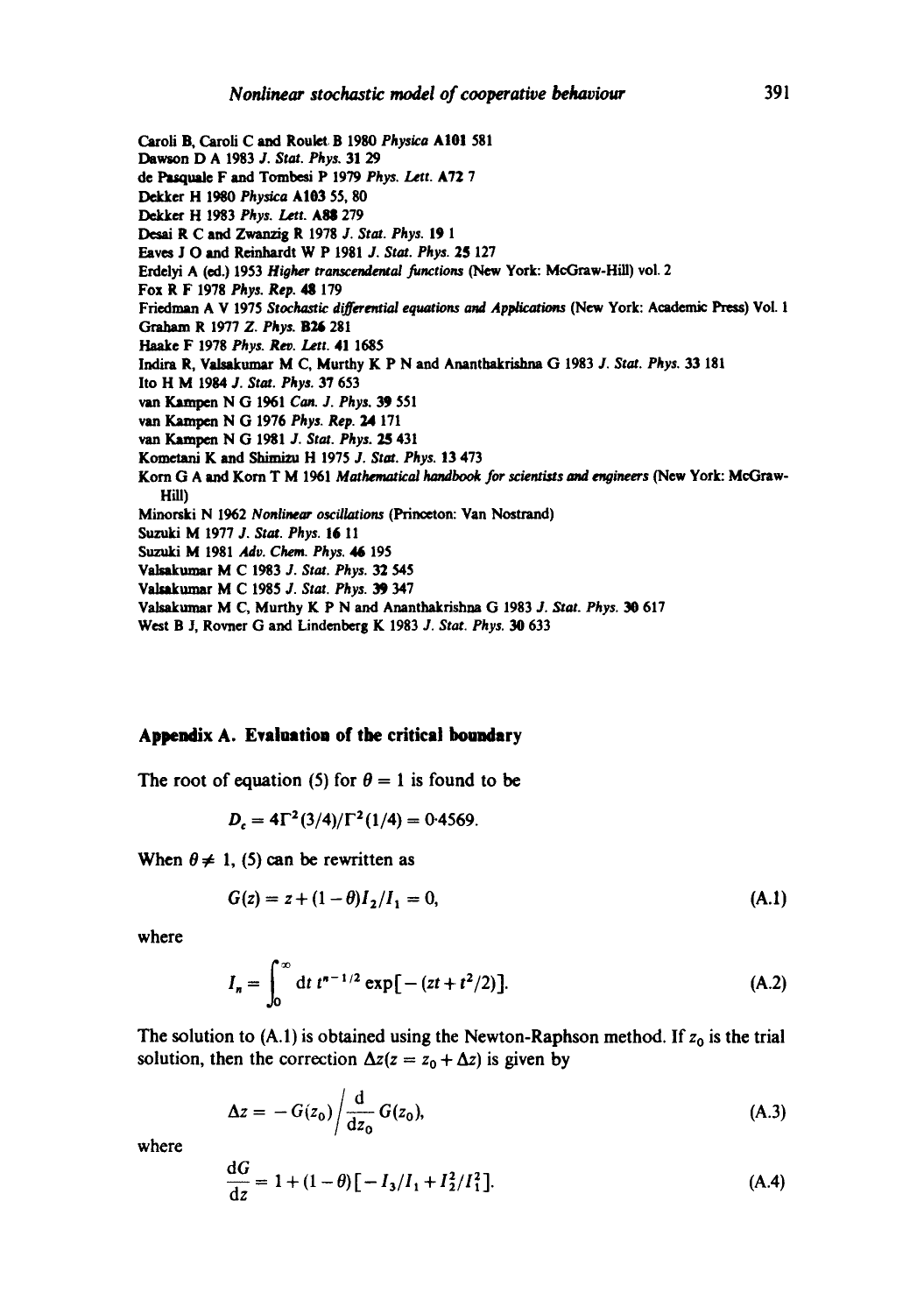The integrals  $I_n$  are computed using Simpson rule with the step-length adjusted to give an accuracy of one part in  $10<sup>5</sup>$ . Convergence under iteration is found to be rapid.

#### **Appendix B. Determination of the nontrivial steady states**

We have to find the positive roots of the coupled algebraic equations

$$
30v2 - [15 - 6\theta + 60u]v + 24u2 + (20 - 5\theta)u + 1 - \theta - 3D = 0,
$$
 (B.1)

and

$$
a_1v + a_2u + a_3v^2 + a_4uv + 30v^3 - 90v^2u + 24u^3 + a_5 = 0,
$$
 (B.2)

where

$$
u = m_1^2(\infty), v = m_2(\infty), a_1 = (1 - \theta)^2 - 12D, a_2 = \theta(2 - \theta) - 10,
$$
  

$$
a_3 = -15(1 - \theta), a_4 = 60 - 15\theta \text{ and } a_5 = D(1 - \theta).
$$
 (B.3)

From (B.I) we get

$$
v = u + d_1 \pm [c_1 u^2 + c_2 u + c_3]^{1/2}, \tag{B.4}
$$

where

$$
d_1 = \frac{5 - 2\theta}{20}, \quad c_1 = \frac{1}{5}, \quad c_2 = \frac{-(5 + \theta)}{30},
$$
  
and  

$$
c_3 = \frac{35 + 12\theta^2 - 20\theta + 120D}{1200}.
$$
 (B.5)

Substituting (B.4) in (B.2) and rationalizing the surd gives

$$
Au6 + Bu5 + Cu4 + Du3 + Eu2 + Fu + G = 0,
$$
 (B.6)

where A, ..., F are polynomials in  $a_i, c_i$  and  $d_1$ . Note that (B.6) and (B.4) have exactly twice the number of roots as (B.1) and (B.2). The correct roots were selected by substituting them in  $(B.1)$  and  $(B.2)$  and verifying that these equations are also satisfied.

Equation (B.6) was solved using the standard programme zorp available in the subroutine package of the Honeywell Bull DPS-8 computer system. The whole computation was done in double precision to give an accuracy of one part in 1014 for the roots.

#### **Appendix C. Stability analysis**

Expressing the moments as  $m_1 = m_1 (\infty) + \delta m_i$  in (11), using (10) and retaining only terms upto first order in  $\delta m_i$ , we get

$$
\begin{pmatrix}\n\delta m_1 \\
\delta m_2 \\
\delta m_3 \\
\delta m_4\n\end{pmatrix} = \begin{pmatrix}\n1 & 0 & -1 & 0 \\
4\theta m_1(\infty) & 2(1-\theta) & 0 & -2 \\
\alpha_1 & \alpha_2 & \alpha_3 & \alpha_4 \\
\beta_1 & \beta_2 & \beta_3 & \beta_4\n\end{pmatrix} \begin{pmatrix}\n\delta m_1 \\
\delta m_2 \\
\delta m_3 \\
\delta m_4\n\end{pmatrix}
$$
\n(C.1)